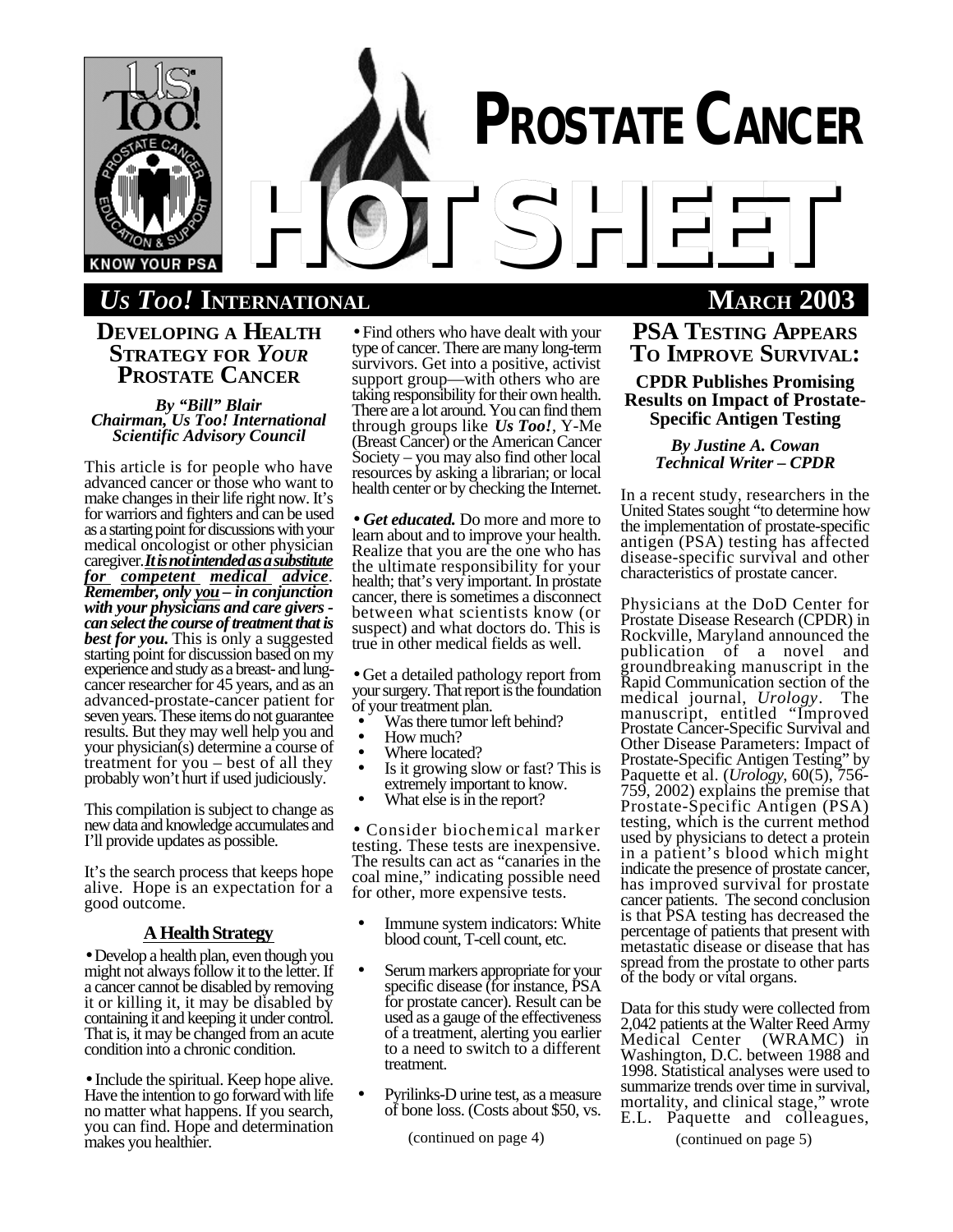## **PROSTATE CANCER NEWS YOU CAN USE**

*Us Too!* publishes a FREE e-mail based news service which provides updates on the latest prostate cancer related news. To subscribe or link to the archives simply visit the *Us Too!* Website: www.ustoo.org

News items contained in *Us Too!* publications are obtained from various news sources and edited for inclusion. Where available, a pointof-contact is provided.

All references to persons, companies, products or services are provided for information only, and are not endorsements. Readers should conduct their own research into any person, company, product or service, and consult with their loved ones and personal physician before deciding upon **any** course of action.



COPYRIGHT 2003, *US TOO!* INTERNATIONAL, INC.

#### **REPETITION MAKES BEST SURGEONS FOR COMPLEX PROCEDURES, STUDIES FIND**

*The Boston Globe - Feb 05, 2003* A growing body of research is pinpointing the surgeons most likely to cause harm or death during operations, creating powerful benchmarks for obtaining safer medical care. A simple question posed to surgeons, the research shows, can often separate the talented from the average: How often do you do this? The work builds on earlier research that established that busy hospitals generally deliver better care. But it adds a new level of precision, citing the specific risks patients face in the hands of low-volume surgeons, who don't frequently and regularly perform certain procedures. These surgeons become most dangerous, the studies found, during AIDS treatments, carotid artery blockage surgery, pediatric heart surgery, as well as surgeries for cancers of the lung, pancreas, esophagus, rectum, and prostate. These are complex procedures, often requiring precise cuts and scrapes near the nerves and arteries of gravely ill patients. One study estimated that up to 13 out of every 100 surgical deaths in these procedures could have been prevented in the hands of high-volume surgeons. Other studies have shown slightly smaller risks from low-volume surgeons during coronary artery bypasses, coronary angioplasties, and some orthopedic procedures. Health specialists said the new data, collected mostly in the last three years, should encourage patients with these afflictions to exercise extra vigilance when selecting surgeons. In a study released last week, researchers found the volume pattern held for radical prostatectomies, the most common US treatment for localized prostate cancer, which afflicts 333,000 American men annually. Lowvolume surgeons had twice the rate of<br>complications, which include which include impotence and incontinence, and their patients were hospital-bound for an extra day, compared with high-volume surgeons' patients. "It's the type of an operation that requires a certain skill. If you really practice, you can get better," said the study's author, Dr. Mark S. Litwin, a University of California at Los Angeles urology professor. High volume in Litwin's study meant 40 or more procedures annually. The urology chief at Brigham and Women's Hospital, Dr. Jerome P. Richie, performs the surgery up to 200 times a year, four times a week on average. Richie notes that radical prostatectomy

methods have changed drastically in the last 15 years. Frequent practice, he said, was necessary to master the precarious procedure, which involves cutting deep into the pelvis where thick veins weave around the prostate. "How can I put this delicately?" he said. "I don't want to sound highhanded, but volume matters . . . I would recommend that patients seek surgeons that do at least 50 to 100 cases a year." After all, said Richie, "they are placing their trust in the hands of someone else."

#### \* \* \* \* \* \* \* \* \* \* \* \* \* \* **KETOCONAZOLE: CHEAP AND EFFECTIVE IN THE FIGHT AGAINST HRPC** *DataMonitor CommentWire February 03, 2003*

Hormone refractory prostate cancer (HRPC) is an advanced stage of the disease. At this stage, drugs that reduce the level of androgens in the body no longer control the growth of the tumor, and the average metastatic patient survives for around six to nine months. Survival rates are low due to the advanced state of the disease and the lack of effective drugs to treat it. There are currently just two approved agents for the treatment of HRPC, mitoxantrone and estramustine, but these are usually only effective for a short period. In early studies, however, the anti-fungal agent ketoconazole, which causes complete androgen deprivation, appeared to be effective against HRPC. But the drug also caused severe liver damage, and the resulting publicity reduced its usage. More recently, a phase II trial investigating the use of ketoconazole in second line HRPC has shown the drug to be less toxic than first thought. Dr Garcia Velasco from the Universidad Doce de Octubre, Madrid gave a group of HRPC patients that had failed a median of three previous treatments either 600 or 1200 mg/day of ketoconazole. Far more patients responded to therapy in the high dose group, and these patients also had a longer duration of response. Interestingly, no hepatic toxicity was reported, but 8% of patients did withdraw because of gastrointestinal toxicity. At present, HRPC is an indication for which a number of high profile chemotherapy agents are under investigation, most notably, the taxane drugs paclitaxel and docetaxel, and the vinka alkaloid vinorelbine. By comparison to these drugs, ketoconazole scores highly. It is both

(continued on page 5)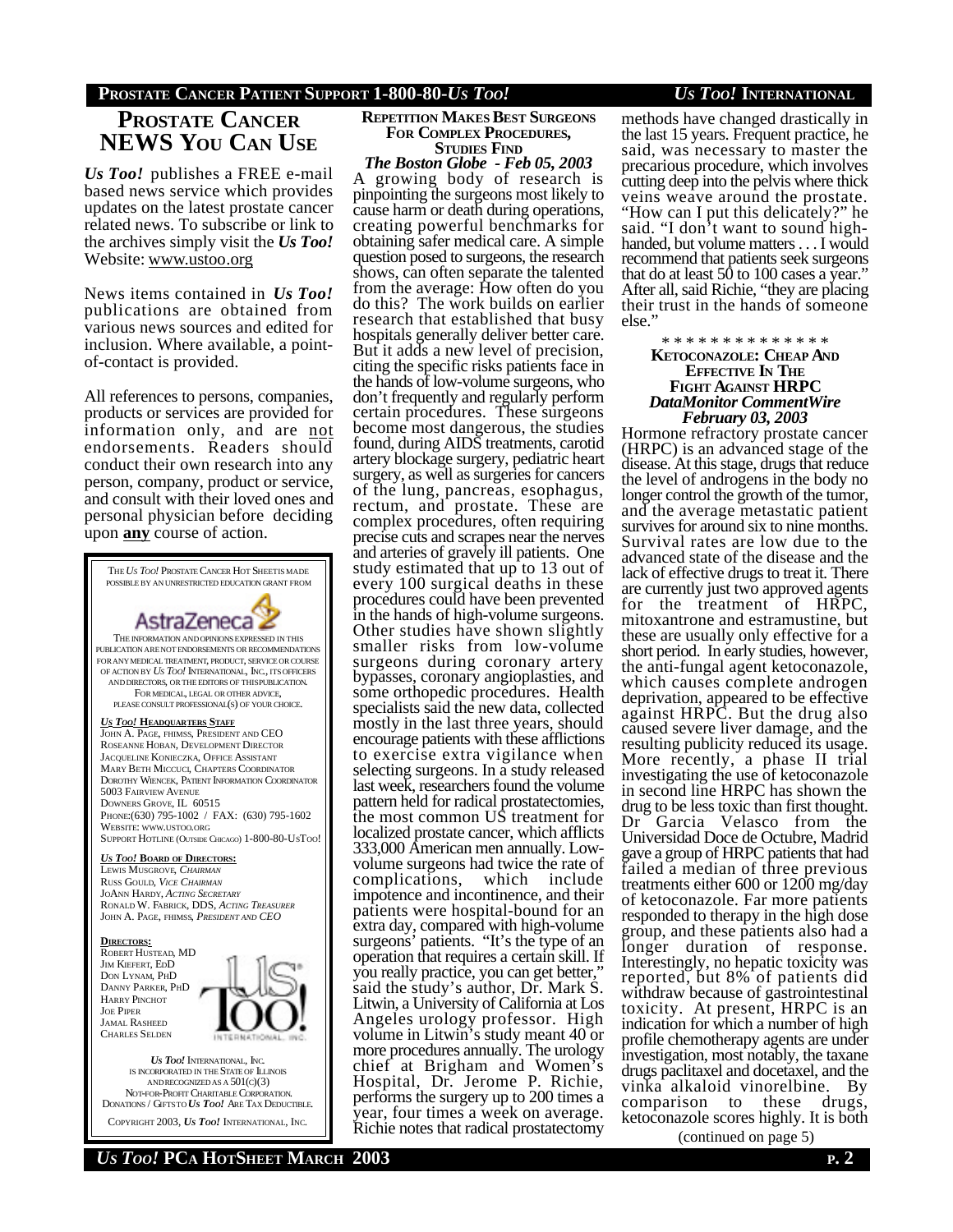## **PATIENT GROUPS AIM TO REVIVE A BANNED PROSTATE TREATMENT By ANDREA PETERSEN THE WALL STREET JOURNAL**

It was April 9, 2002, when Bob Greenberg swallowed his last PC-Spes capsule, the herbal concoction he credits with keeping his prostate cancer in check for a year.

Two months earlier, government regulators found that PC-Spes was contaminated with prescription drugs, including blood-thinner warfarin, and yanked it from store shelves.

Left in the lurch were 10,000 men who relied on the remedy, a product routinely recommended by mainstream oncologists and its efficacy supported by clinical trials. Since he ran out of PC-Spes, Mr. Greenberg has slowly seen his level of prostate-specific antigen — a marker of how aggressive the cancer is — triple. "PC-Spes worked," says the 67 year-old Mr. Greenberg. "I'd like to see them bring it back."

Indeed, at least two patient groups are trying to bring the original PC-Spes (the name refers to "prostate cancer" plus the Latin word for "hope") formula back to market. One hopes to have a product on the market within six months. Also, the National Institutes of Health, which halted four studies it had been funding of PC-Spes, has resumed three of them, aiming to determine which compounds in the product are beneficial.

Clearly there are hurdles to bringing back PC-Spes. BotanicLab, the Brea, Calif., maker of PC-Spes, went out of business in June. And the patient groups concede that it may be difficult to avoid the kind of contamination that got BotanicLab in trouble. In China, drugs and herbs are often made in the same facility, which can lead to crosscontamination. Also, some research suggests that it was the prescription drugs — the contaminants themselves — that may account for PC-Spes's beneficial effects.

There is also the fear of litigation. Former PC-Spes patients have sued BotanicLab, alleging the company, its founders and numerous distributors of PC-Spes engaged in "unlawful, unfair and/or deceptive business practices," among other things.

A lawyer for Botanic-Lab said there is "no reason to believe there is any merit to the validity of their claims," which were filed in California state superior court in Los Angeles County. The groups that are trying to bring back PC-Spes are concerned that they too may be vulnerable to litigation.

Still, the efforts are gaining momentum. The Cancer Cure Coalition, a nonprofit patient-advocacy group, says it has uncovered the complex recipe of PC-Spes (the original formula is patented) and is close to securing a manufacturer. The group says it could have a product on the market in the next six months. Another patient group, Natural Approaches to Prostate Cancer Inc., says it is about one month away from securing a manufacturer to produce a clean PC-Spes equivalent. The group says it will conduct clinical trials before making it available to consumers.

In the meantime, cancer patients are doing what they can. Besides conventional radiation treatment and chemotherapy, some are trying a host of new herbal products. A slew of PC-Spes knockoffs, with names like PC Hope and PC Calm, have recently appeared on the market.

Some are even being prescribed by oncologists. Often, they include some or all of the same eight herbs in the original formula. One treatment, PC Plus, claims to be an "improvement" on PC-Spes. But there are no clinical trials supporting the use of the copycats. The Food and Drug Administration won't say if it has scrutinized any of them.

Along with popping the copycat pills, some who had the foresight to stockpile PC-Spes are rationing it to make their dwindling supply last longer. "I'm getting towards the end of my reserve," says Fulton L. Saier, a retired obstetrician-gynecologist and founder of the Natural Approaches to Prostate Cancer group. "I used to take six pills a day and now I'm taking three." There is also a small black market in the contraband capsules. Last month, a visitor to NAPC's chat room held a silent auction to sell to the highest bidder what he claimed were two unopened bottles of PC-Spes.

PC-Spes became part of mainstream cancer care a few years ago after studies showed that it reduced PSA levels. There was also evidence that it shrank tumors. Oncologists were particularly

#### *US TOO!* **INTERNATIONAL VISIT US ON THE INTERNET AT WWW.USTOO.ORG**

encouraged by the results in men who weren't responding to traditional prostate cancer treatments. "It worked," says Aaron Katz, associate professor of clinical urology at Columbia University College of Physicians and Surgeons. "Some of these patients had a few weeks to live and they are still living because of PC-Spes." PC-Spes does have severe side effects, including breast tenderness and an increased risk of blood clots.

The history of PC-Spes highlights the quirkiness of the \$17 billion dietarysupplement industry. Unlike pharmaceuticals, herbs and other dietary supplements are only loosely regulated by the government. Manufacturers don't have to prove that their products are safe or effective before marketing them, and often the list of ingredients on the label doesn't match what is actually in the bottle.

Indeed, loose oversight may have contributed to the rise and fall of the original PC-Spes. The manufacturing faced little scrutiny, and it was only after it had been on the market for more than five years that government regulators spotted a problem. In February 2002, California health regulators found that PC-Spes was contaminated with warfarin, a prescription blood thinner. Researchers later found that PC-Spes also contained indomethacin, an anti-inflammatory drug, and diethylstilbe strol, or DES, an estrogen that had been commonly used to treat prostate cancer in the 1960s and 1970s but had serious side effects such as blood clots. Regulators ordered a recall.

That could have been the death knell of PC-Spes, but some science seems to be vindicating the compound. One recent study comparing men on PC-Spes with those on DES showed better results in the men who were taking PC-Spes, casting doubt on the idea that DES was responsible for all of the herbal compound's positive effects.

There is also new evidence showing that at least one of the components in PC-Spes, a flavonoid called baicalin contained in the herb skullcap, kills prostate-cancer cells. Other researchers are investigating saw palmetto, a herb that is already taken by many prostatecancer patients. There is also evidence that taking vitamin E and selenium may be beneficial.

 *This article appeared in the Wall Street Journal on Feb 18, 2003*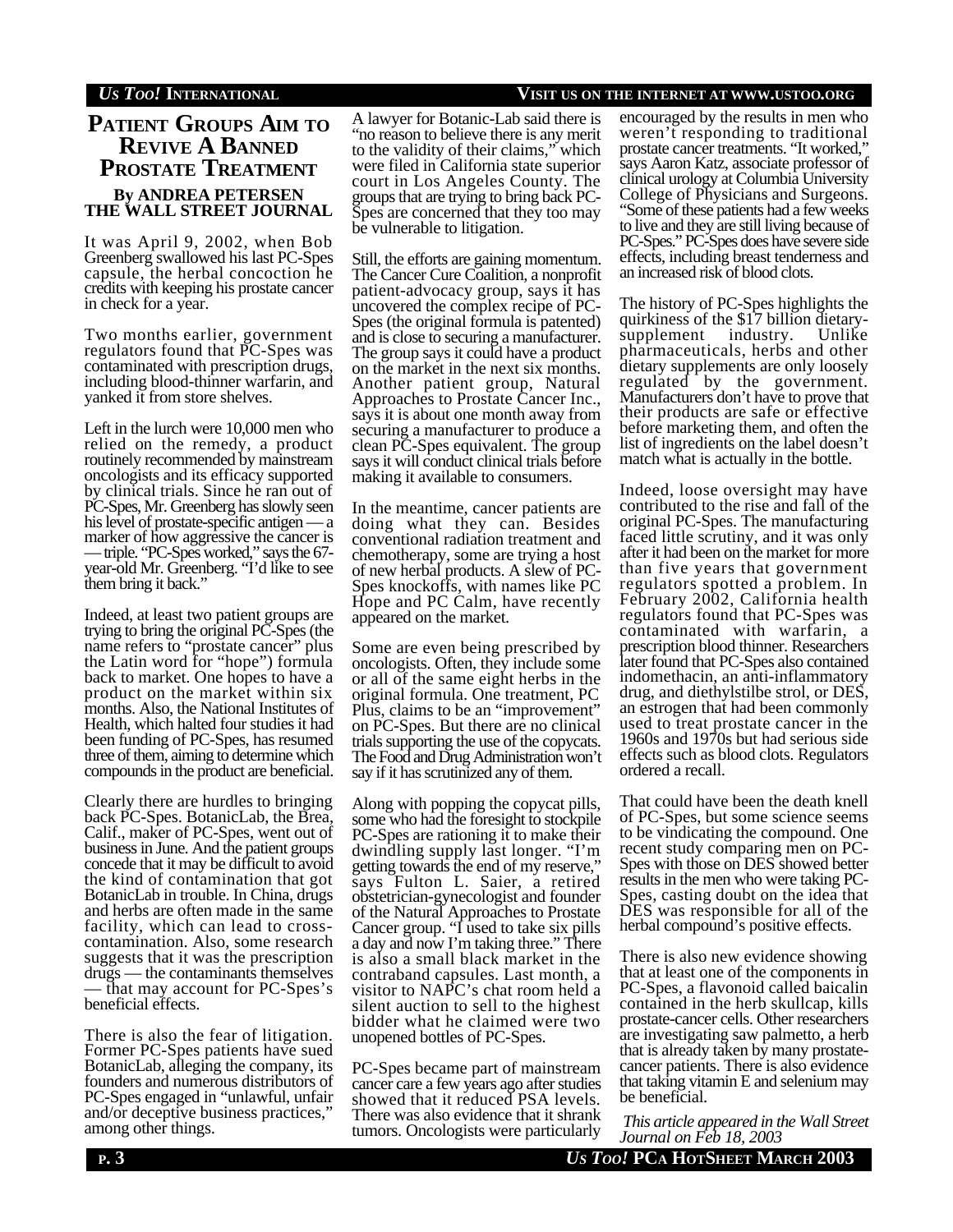## **DEVELOPING A HEALTH STRATEGY**

(continued from page 1)

\$800 for a bone-density test.) This is a useful test for patients who are elderly or have cancers that can spread to the bone: prostate cancer, breast cancer, lung cancer, etc. A higher-than-normal reading suggests that bone loss is occurring. In that case-

- Get a bone-density test.
- Possibly test for vitamin-D deficit.
- Take remedial action.
- Take vitamin-D.
- Take Calcium and Magnesium. (See "Supplements," below)
- Investigate your need for boron, silica, and maybe copper.
- Ask about bisphosphenates.  $*$ Fosamax (oral). \* Zometa (intravenous).
- Allow for effects of therapy on markers.

For instance: If you're on chemotherapy, and your hemoglobin, white-blood cells, or platelets are low, it could be due to the chemotherapy, and in that case would be correctable.

#### **Treating advanced cancer**

#### **Chemotherapy**

- Look into minimizing the side effects. These are specific to the particular chemo agents. For instance, if taking taxanes: Cool your scalp to minimize hair loss. Cool hands and feet to minimize fungal infections on your nails. You can use ice packs for this purpose. They constrict the blood vessels to the cooled areas, thus lowering distribution of the chemo agent to those areas.
- If you have any skeletal problems, consider using bisphosphonates. For instance, Zometa (zoledronic acid), a 15-minute infusion once a month. (Taking once a year may<br>be a preventative for be a preventative osteoporosis.) Stay well-hydrated both before and after administration. If you have cardiovascular problems, inform your physician before taking Zometa. It is a great downregulator of skeletal metastases. In my opinion, as penicillin is for bacterial disease, Zometa is for

skeletal metastases. It may help pre-empt metastases in prostate cancer.

#### **Exercise**

The number two thing you can do to fight cancer is to exercise every day. It fights depression, produces endorphins (makes you feel good, enhances immune- system function), and has other benefits. Walking, light weights, yoga, Tai Chi, etc. Studies show that physically active patients do much better than sedentary patients.

## **Diet**

- *General* The number one thing you can do to fight cancer is to eliminate excess caloric intake.
- Lose excess weight: Stored body fat produces hormones, which stimulate tumor growth.
- Avoid red meat. Contains arachidonic acid, which can stimulate cancer growth.
- Most people consume 40% or more of their calories from fat. There may be benefit in reducing this to 10% - 20%.
- Elmininate saturated fat and partially hydrogenated oils from your diet.
- Increase intake of omega-3 fatty acids (DHA and EPA). Found in cold water fish and walnuts.
- Use only monosaturated oils and/ or the "good" polyunsaturated oils.
- Avoid sugar. Tumors gorge themselves on it.
- Take lycopene, found in red fruits and vegetables: Tomato products (eat cooked, with olive oil), watermelon, ruby red grapefruit, etc.

#### *Breakfast:*

- Eat a cereal that's high fiber, low fat, and low sugar. For example, Fiber 1.
- Eat some protein. (Take some protein at every meal). Good choices: Two teaspoons of: - Whey protein. (Stimulates bone-

marrow production, helps maintain muscle mass. Also good for treating weakness.)

- Soy protein. (Low in methionine, a possible cancer stimulator.)

- Lots of fresh fruit. (Wash skins to remove pesticides.) Good for smoothies. Some good choices:
	- Strawberries
	- Apples.
	- Pears.

or

- 
- Banana.
- Frozen raspberries. - Frozen cranberries.

- A lot of sprinkles of raw green tea. (For even smaller particles, run the tea through a coffee grinder.)

For liquid in the smoothies, you can use low-fat soy milk, apple juice, or water.

#### **Supplements**

\* Take throughout the day, in two or three batches.

Unless advised otherwise, avoid taking supplements within one hour of eating. Food can interfere with absorption of some supplements.

- If you have metastases, and your type of cancer makes a lot of COX-2, explore the use of a COX-2 inhibitor. COX-2 is produced by colon, breast, lung, and prostate cancers, as well as others. Celebrex is a COX-2 inhibitor, used for relieving inflammation from arthritis. In some animal studies, Celebrex coverted about 40% of pre-cancerous polyps in the colon into benign polyps. It appears that Celebrex shrinks blood vessels that feed tumors and polyps. I'm taking 400 mg of Celebrex twice a day. I take it only with food. If I couldn't get Celebrex, I'd use ibuprofen, 200 mg, no more than 4 times a day, with food.
- Vitamin E, preferably in the form of "mixed tocopherols," otherwise as "d-alpha tocopherol". 400 IU twice a day. Take with food. Absorption of vitamin E is enhanced by eating with dietary oil.
- Beta-carotene, 15 mg/day
- Vitamin B supplement (B-50 or B-100), one a day. Can also help alleviate neuropathy.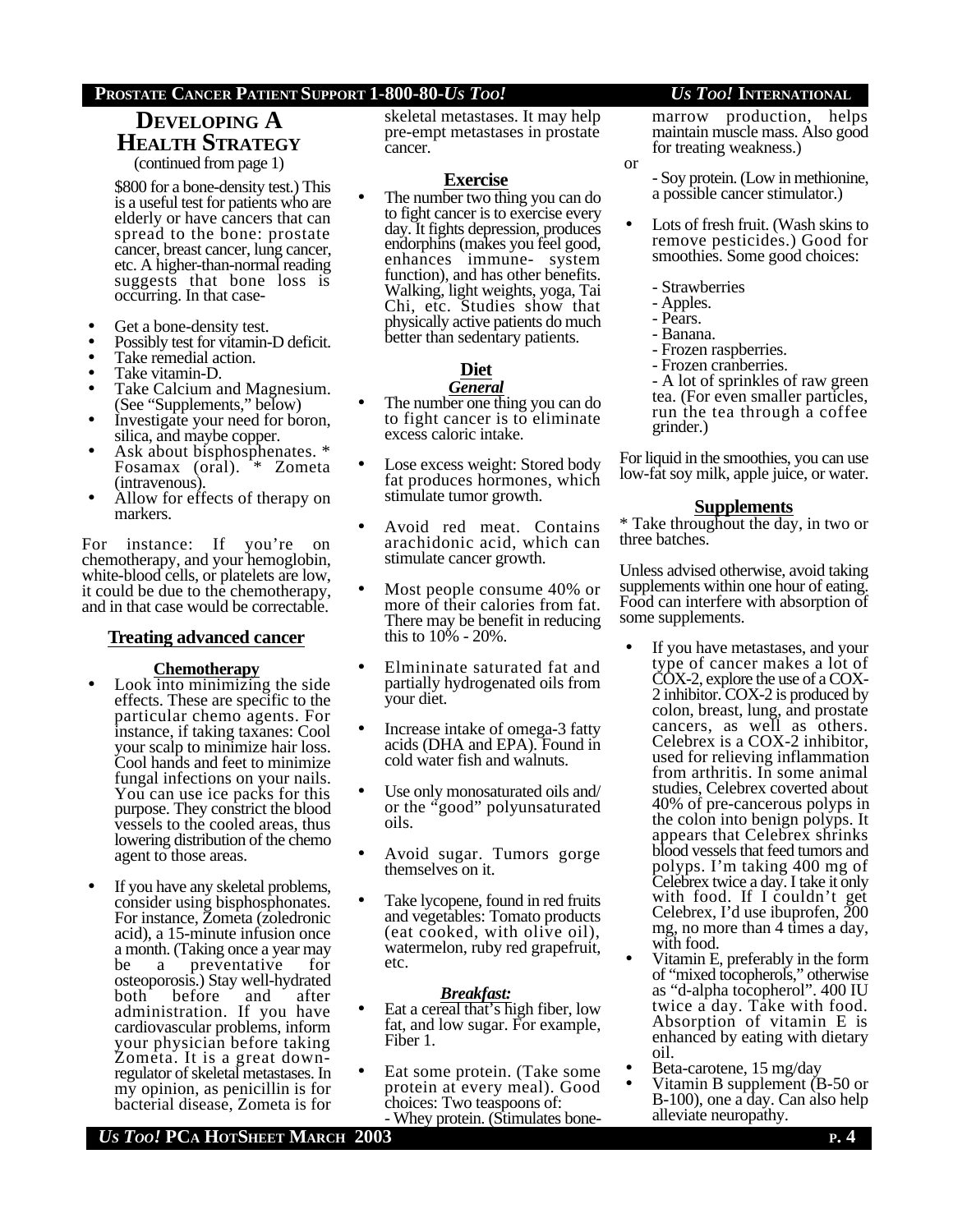- Vitamin C, 500 mg twice a day.
- Calcium citrate, 500 mg twice a day.
- Magnesium, 250 mg twice a day. Take at evening meal, and at bedtime. Absorption is aided by a little non-processed sugar: honey, jam, or dried fruit.
- Selenium, 200 mcg (micrograms) once or twice a day.
- Zinc gluconate, 20 mg once a day.
- Omega-3 (EPA and DHA) supplements. Helps nervous system and immune system. 1000 mg twice a day.
- Cod liver oil. (Contains vitamin D, vitamin A and essential fatty acids.) 250 mg or one teaspoon, once a day in morning.
- CLA (conjugated linoleic acid). 400 mg, three times each morning. Comes in a 1000 mg tablet, but only 600mg of that is CLA. Comes from sunflowers, and from cattle that eat them. Moderately expensive. Maintains muscle mass. May inhibit some cancers (breast, prostate). Counteracts linoleic acid, a promoter of some tumors.

Finally, stay well hydrated - Drink lots of water. About one gallon throughout day is only about one 8oz glass every waking hour.

### **PSA IMPROVES SURVIVAL** (continued from page 1)

Uniformed Service University Health Science, Department of Surgery.

The researchers found that "between 1988 and 1998, a total of 2042 patients with prostate cancer were registered at Walter Reed Army Medical Center. The 5-year disease-specific survival rate was 86.9% and 93.7% for patients diagnosed in the respective year groups of 1988 to 1991 and 1992 to 1994, with follow-up through December 1, 2000 (p<0.001). Prostate cancer was the cause of death for 37.5% of the patients in 1988 to 1989 versus 15.4% in 1999 to 2000. Marked stage migration has occurred; from 1988 to 1998, the percentage of patients presenting with metastatic disease decreased from 14.1% to 3.3% (p<0.001)."

The researchers concluded: "A statistically significant improved 5-year disease-specific survival and a

decreased chance of dying from prostate cancer has occurred after the widespread implementation of PSA. We suspect that PSA testing has resulted in fewer patients presenting with metastatic disease and more patients presenting with localized disease amenable to curative treatment. This portends well for the use of PSA screening to improve outcomes for prostate cancer. However, randomized trials are needed to confirm the improvements in survival and mortality.

Dr. Judd Moul, CPDR Director and Colonel in the Medical Corps, US Army, is encouraged by these results. "The whole issue of population-based screening for prostate cancer has been controversial. Our data is tantalizing early evidence that early detection efforts using PSA are making a favorable difference for men and their loved ones. We're now working to confirm these results in the larger military population that we're studying." Moul continued to discuss the benefits to researchers and clinicians utilizing the CPDR Database for their work. "With over 17,000 men with prostate disease enrolled from nine major centers, the CPDR Tri-service Multicenter Patient Database is<br>becoming a national treasure." The becoming a national treasure." military services routinely start PSA testing of soldiers, airmen, and sailors at the over age 40 health evaluation. Moul concluded, "The CPDR studies in this equal-access population should shed much future light on this important issue."

CPDR is a program of the Uniformed Services University of the Health Sciences and administered by the Henry M. Jackson Foundation for the Advancement of Military Medicine. For more information on CPDR, visit www.cpdr.org.

Paquette and colleagues published their study in Urology (Improved prostate cancer-specific survival and other disease parameters: Impact of prostatespecific antigen testing. Urology, 2002;60(5):756-759).

The contact person for this report is J.W. Moul, Uniformed Service University Health Science, Dept. of Surgery, Center for Prostate Diseases Research, 1530 E Jefferson St., Bethesda, MD 20892 USA.

### *US TOO!* **INTERNATIONAL VISIT US ON THE INTERNET AT WWW.USTOO.ORG**

**NEWS YOU CAN USE** (continued from page 3)

cheaper and has fewer side effects, and is especially suitable for use by elderly patients, many of whom are reluctant to undergo chemotherapy. Although vinorelbine will soon be available in tablet form, making it far more convenient to administer, ketoconazole's advantages in terms of cost and convenience look set to drive increasing usage in HRPC patients.

\* \* \* \* \* \* \* \* \* \* \* \* \* \*

#### **PROSTATE CANCER SURVIVORS MAY BENEFIT FROM SOY; SOYFOODS AND SUPPLEMENTS SEENAS 'REASONABLE'**

 Soy can be recommended for survivors of prostate cancer who "want to know whether soy might prevent recurrence," Tufts University's Health & Nutrition Letter reports in its coming February issue. A new review of medical evidence by health experts has found that plant estrogens in soy "might possibly have benefit in delaying prostate cancer progression," the Tufts publication said. Experts at Harvard Medical School, the National Institutes of Health, and two Canadian institutions have concluded that there's little or no risk for prostate cancer survivors to include soy in their diets, the health letter added. Lead author of the review of evidence was Dr. Wendy Weiger, who said: "It generally appears reasonable to accept the consumption of soy supplements or soyfoods by patients with prostate cancer." Many cancer survivors today are looking to nutrition to help prevent future illness, the Health & Nutrition letter said in its lead article — "eating specific foods, taking supplements, or following certain diet regimens." Fortunately, the publication said, "scientists have made inroads on the nutrition front for survivors." Soy has been touted for prevention of hormone-sensitive cancers, including prostate cancer, for a number of years, the Tufts letter said.

#### \* \* \* \* \* \* \* \* \* \* \* \* \* \* **FOR POTENTIAL CURE BY IRRADIATION, A PSA NADIR MUST BE ACHIEVED WITHIN 5 YEARS**

"A prostate specific antigen (PSA) cutoff point of 0.2 ng/ml has been suggested as the standard definition of disease freedom for curative treatment of localized prostate cancer. The time to achieve this goal after irradiation was

(continued on page 7)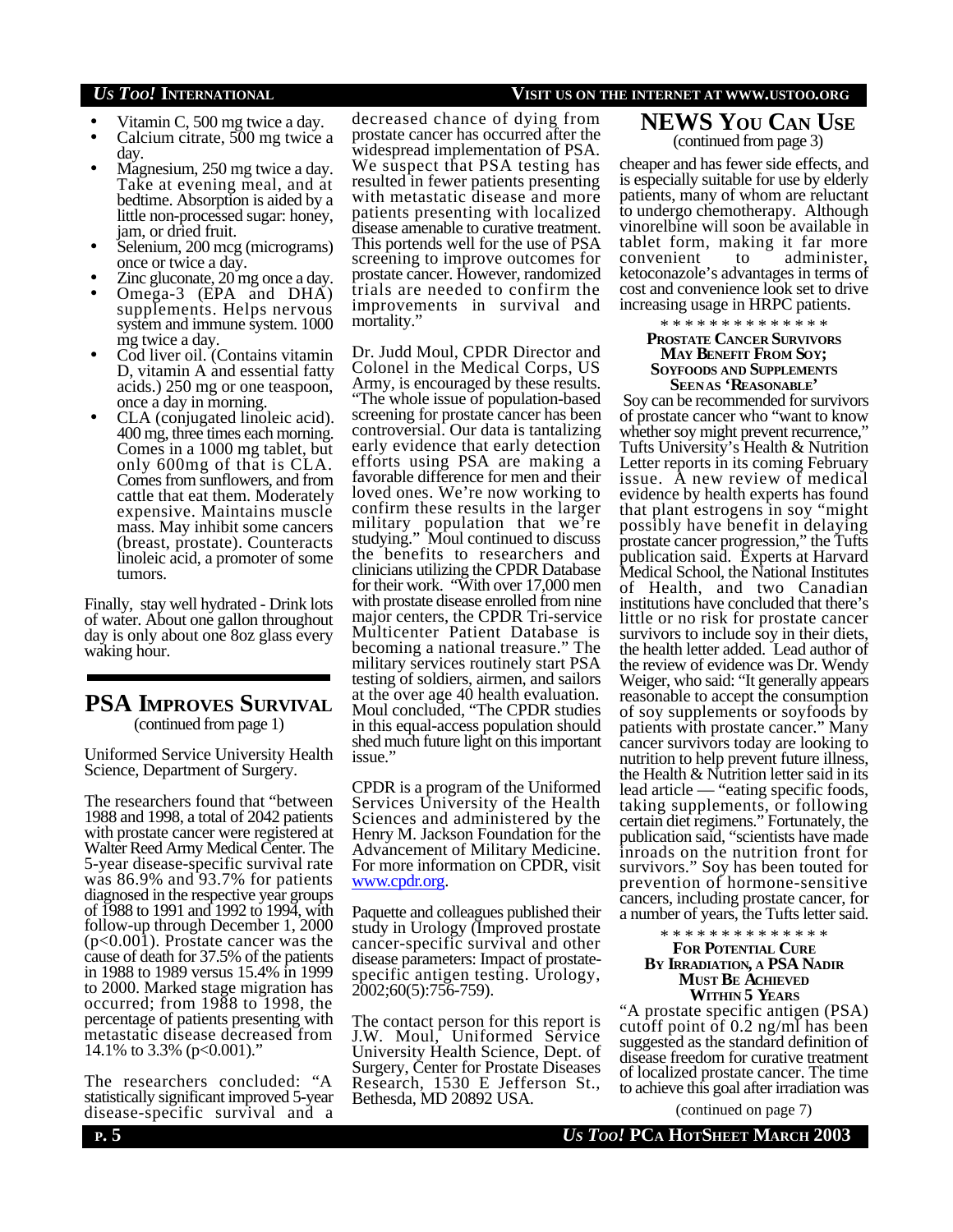**10 QUESTIONS WITH AARON KATZ, MD ON THE CENTER FOR HOLISTIC UROLOGY AND RESEARCH INTO A POTENTIALLY PROMISING NEW COMPOUND TO TREAT PROSTATE CANCER.**

In January 1999 The Department of Urology at Columbia-Presbyterian Medical Center opened The Center for Holistic Urology. This Center is dedicated to the complementary treatment of men and women with disorders of the urinary tract. These include cancers of the prostate, bladder, and kidney, chronic urinary tract infections, benign prostatic enlargement, prostatitis, and kidney stones. The Center focuses on the use of natural therapies which will improve the overall health and well being of the individual patient. Currently, the Center has several areas of treatment. These include:

- Nutritional therapy
- Herbal therapy
- Immunologic therapy
- Mind-Body therapies
- Exercise therapy
- **Acupuncture**

The Director of the Center, Dr. Aaron E. Katz, is an Assistant Professor of Urology at Columbia. By using a complementary approach and natural therapies, Dr. Katz hopes to improve the current cure rates of traditional therapies such as radiation, chemotherapy, and surgery. chemotherapy, and surgery.<br>"Evidence is mounting that we can prevent many illness such as cancer by modifying our lifestyle. The type of diet that we eat, amount of exercise, and the way we deal with stress are all related to the development of cancer and other diseases", said Dr. Katz.

Q1: Why did you set up the Center for Holistic Urology at Columbia University?

A: We wanted to look at natural therapies, such as herbs and

nutritional modification, to determine their role in treating prostate cancer. We take a conservative treatment approach, carefully monitor our patients' cancer, and if necessary resort to definitive treatments such as radiation or surgery.We're investigating natural therapies in the lab as well as the clinical arena. Our mission is to perform clinical trials that allow us to responsibly offer innovative natural therapies to our patients and to educate other physicians about the potential role of botanicals and nutrition in urological cancer management – specifically bladder, prostate and kidney cancer.

Q2: What is unique about the Center's approach to treatment?

A: We of course still do a lot of mainstay treatments such as radiation and surgery. But we're also looking into alternative therapies to integrate them into the management of patients with cancer. We have assembled a very capable team of clinicians and researchers dedicated to these alternative approaches. We've tried to take a lead in the study and use alternative and complementary therapies for urological cancers.

Q3: Why weren't you satisfied to continue with the established modes of treatment?

A:For one thing, many of the established treatments have side effects. When you're talking about prostate cancer surgery, the side effects are well known including impotence, incontinence, surgical incision infection, and so on. And with radiation you also have side effects such as rectal injury, bladder injury, and sexual side effects as well. And so there are many cancer patients whose cancer may not be very aggressive and can be "observed," so to speak, rather than treated with these aggressive approaches.

The other consideration is that not all of the patients that are treated with radiation or surgery are cured. And although the cure rates are fairly high when the cancer is treated early, there are a number of situations where the cancer can return or where the patients are at high risk for recurrent cancer, and then those complementary therapies would be appropriate to try and see if we can

reduce the risk of recurrence.

Q4: How much choice does the patient have, if he's been diagnosed with prostate cancer, in terms of using these alternative therapies?

A: A patient always has a choice. With any therapy, there's always a risk and a benefit. The benefits of the complementary therapies are that they're not going to have any significant side effects. And I let patients know that in a thorough discussion. When any patient is diagnosed with cancer I try to engage the patient and let them know there are choices nowadays and thankfully, there are different approaches. We somewhat tailor the approach, based on the individual patient and his age, his medical status, and the type of cancer. Some cancers are more aggressive than others.

When we involve a patient in a consultation, we go through the various treatment options explaining the various risks and benefits we were talking about. Obviously, in the case of complementary therapy, the benefits are that you're taking natural therapies so there are no significant side effects. But there are risks. And the risks are that the cancer that you have, if not treated in a standard fashion, could potentially spread. I always try and engage the patient and then let them make the decision. They always have the choice—it's never a one-sided thing, where the physician decides that this is what he has to do.

Q5: In general, do you find that patients are open to alternative therapies?

A: I think a lot more so. Patients do hear about the risks of surgery and radiation, and there's also lots of data coming out to show the benefits of nutrition and herbal medicine. And we also know that in many cases the cancer can be very slow growing, such that it may be 10 or 15 years before the cancer has any impact on the patient's life. So during that time the patient may want to maintain sexual activity and urinary control and so forth, and treat it with a holistic approach.

Q6: Can you discuss your preliminary research with Zyflamend®?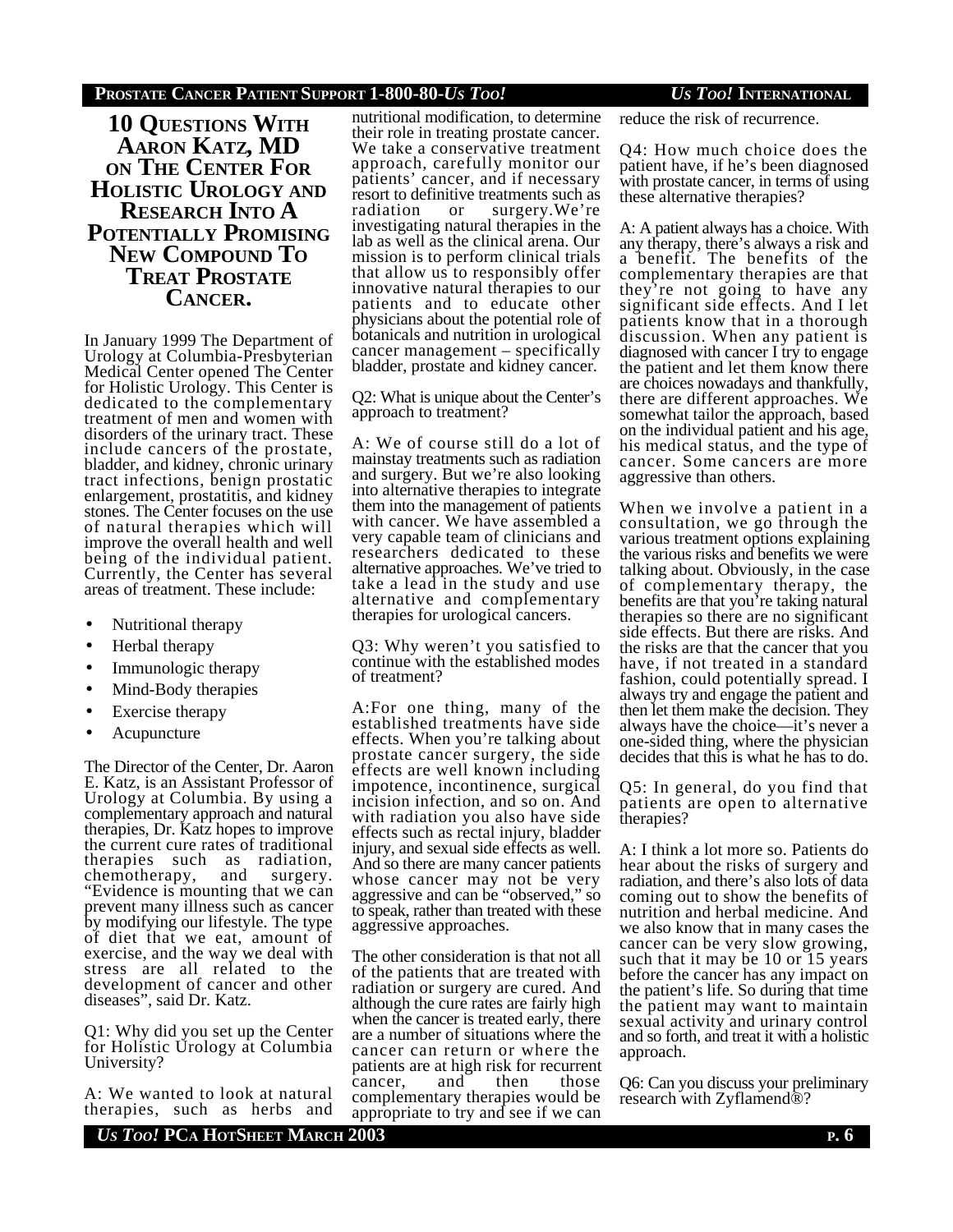A: What we found works best here at Columbia is that when we have an interesting compound like Zyflamend we first do some testing in the laboratory against human prostate cancer cells. And the way the study was devised was to take different extracts of Zyflamend and expose them to these prostate cancer cells and see whether or not there is an effect, whether or not these cells die in the presence of Zyflamend. And we did find in fact a dose response where at higher doses Zyflamend seems to stop cells from growing and dividing. And it causes these cells to undergo a process of cell death called apoptosis. This Zyflamend is a very exciting compound. It's in a class known as COX-2 inhibitors, and the COX-2 enzyme seems to be necessary for cancer cells to grow. And so when you inhibit the enzyme you cause cells to regress and to die.

It's an exciting area in the oncology field, these COX-2 inhibitors. There are a couple of pharmaceutical companies that have come out with COX-2 inhibitors and they're mainly used in the anti-inflammatory areas such as arthritis and several areas of inflammation. They do have some side effects. With Zyflamend, we're finding that really there are no side effects to date. And the true activity in this compound against cancer is yet unknown. But we hope to initiate a clinical trial within the next few weeks to determine its true value in the human patient.

#### Q7: Can you talk about that study?

A: We're probably going to need over 100 patients. And the population we've decided to use are patients that have been diagnosed with what's called PIN, which is a pre-cancerous form of prostate cancer – cells that are about to turn into cancer but haven't yet. We're going to treat patients with Zyflamend for about six months to see if we can reduce the incidence of cancer in these patients. Many of these patients that have this PIN will go on to develop prostate cancer, and so if we can prevent prostate cancer in these patients this would be a tremendous outcome.

Q8: How did you hear about Zyflamend?

A: I heard that New Chapter had a

#### novel compound, Zyflamend, a COX-2 inhibitor with lots of preliminary data from different sources, and it sounded like an exciting compound.

Q9: Do you have a concluding statement for *Us Too!* members regarding cancer therapies?

A: What I say to patients of prostate cancer is that even if you decide to use a traditional therapy like surgery or radiation, that nutrition, diet, and herbal supplements can be helpful in the long run in potentially reducing a recurrent cancer. And they may also have some other health-related benefits. And at this time we are investigating this new compound Zyflamend, which at least in the laboratory appears to be quite promising. And we will pursue it further with a clinical investigation.

Q10: If your research on people is as promising as your in vitro studies, do you see a different picture emerging in the next decade regarding treatment?

A: I think that many of the patients with localized, low-grade cancer may opt for this complementary type of approach and modulating their PSA value, rather than embarking on surgery and radiation right away.



AARON E. KATZ, M.D. Director, Center for Holistic Urology Department of Urology Columbia-Presbyterian Medical Center New York, NY

#### TO CONTACT THE CENTER FOR HOLISTIC UROLOGY

#### **For more information:**

Center for Holistic Urology at the Columbia-Presbyterian Medical Center at (212) 305-0347

The Center for Holistic Urology Atchley Pavilion 11th Floor 161 Ft. Washington Ave. New York, NY 10032 e-Mail : info@holisticurology.com www.holisticurology.com

### *US TOO!* **INTERNATIONAL VISIT US ON THE INTERNET AT WWW.USTOO.ORG**

#### **NEWS YOU CAN USE** (continued from page 5)

determined in this study," researchers in the United States report. "From August 1992 to December 1996, 539 consecutive men with clinical stage T1T2NX prostate cancer who had a minimum 5 year PSA follow-up and achieved a PSA nadir of 0.2 ng/ml without hormones were evaluated. All patients were treated with simultaneous irradiation with a transperitoneal prostate I-125 implant, followed by external beam irradiation. Time to achieve a PSA of 0.2 ng/ml was retrospectively calculated from the date of implantation in all men, according to various factors. Recurrence was defined as a subsequent increase above a PSA of 0.2 ng/ml. Minimum followup was 5 years (median 6.5, range 5- 9)," wrote F.A. Critz and colleagues from the Radiotherapy Clinic of Georgia, Decatur, USA. The researchers found that "in all 539 men the median time to a PSA nadir of 0.2 ng/ml was 27 months, while 534 (99%) achieved this level by 60 months of follow-up. Median time to achieve this PSA goal was 20 and 39 months in patients without, and with, a PSA bounce, respectively. Pretreatment PSA, disease status and ultimately PSA bounce, Gleason score, and stage had little or no effect on time to a PSA of 0.2 ng/ml." The researchers concluded: "With rare exceptions, to be potentially cured of prostate cancer by simultaneous irradiation, men must achieve a PSA nadir of 0.2 ng/ml within 5 years of implantation. Failure to reach this goal by 60 months of follow-up almost always indicates persistent disease." Critz and colleagues published their study in Journal of Urology (Time to achieve a prostate specific antigen nadir of 0.2 ng/ml after simultaneous irradiation for prostate cancer. J Urol, 2002;168(6):2434-2438).

### \* \* \* \* \* \* \* \* \* \* \* \* \* \*

#### **EXTERNAL IRRADIATION EFFECTIVE IN ACHIEVING CURE RATES**

Researchers in the United States studied "the biochemical cure rates (biochemically no evidence of disease) after external irradiation (RT) in patients with high-risk prostate cancer after radical prostatectomy. "Seventy-six patients who underwent radical prostatectomy and subsequent RT were included in this analysis. No patient received hormonal therapy. Adjuvant RT was administered in 35 patients

(continued on page 8)